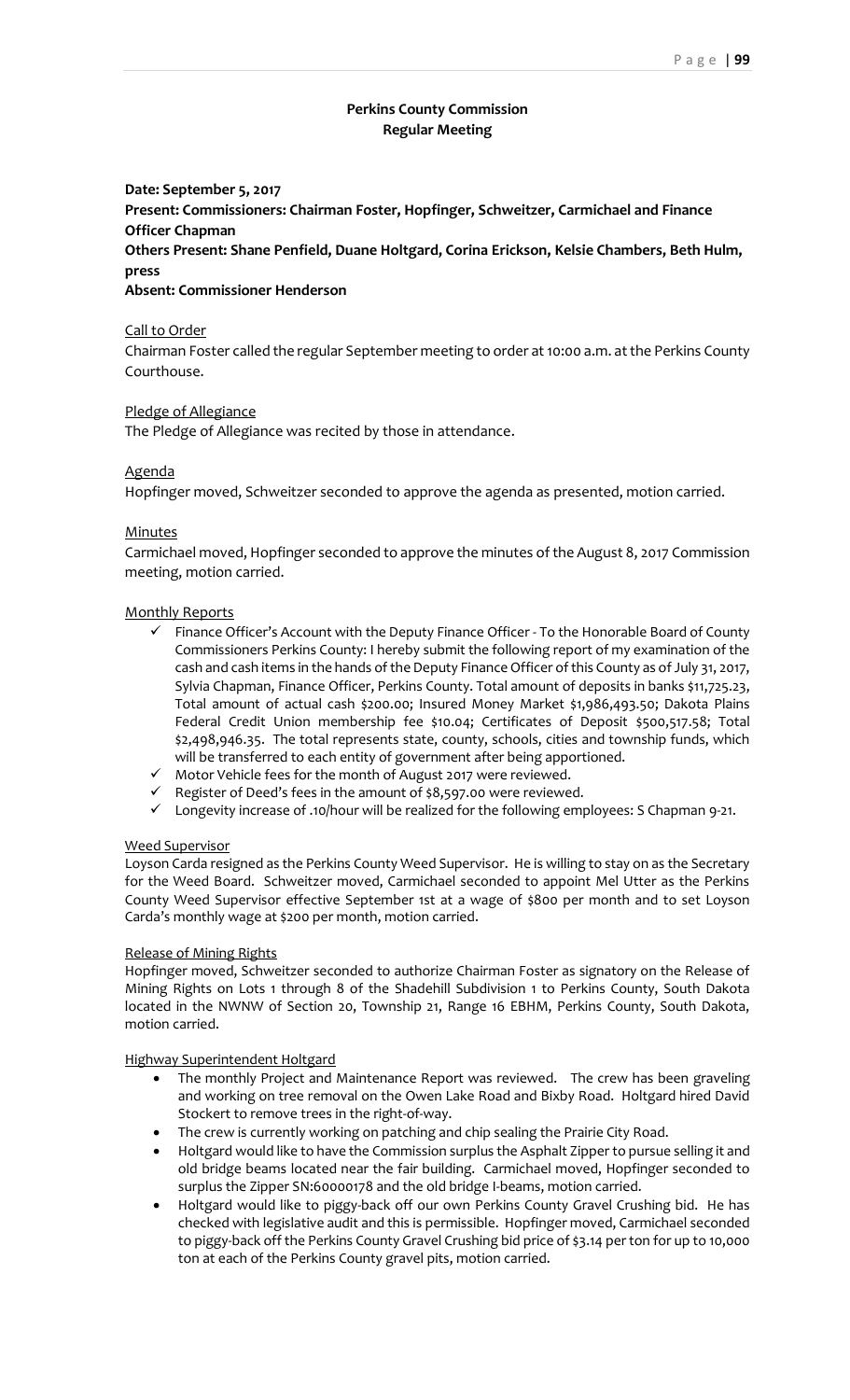• The Commission instructed Holtgard to dig gravel test holes at the Carmichael pit, Price-Gochenour pit and the Foster pit to determine if there is any gravel remaining. Holtgard assured the Commission that it would be done before winter.

#### BIG Grant

Schweitzer moved, Carmichael seconded to authorize Chairman Foster as signatory on the Bridge Improvement Grant – BRF 6167(00)17-1, Perkins County, PCN 06HK, motion carried.

#### Civil Unrest

Commissioners Carmichael and Schweitzer reported on the meeting with Brent Kolstad, Office of Emergency Management. Discussion was held on the need to be prepared in the event of Civil Unrest. Samples of ordinances dealing with temporary camping grounds and special event gatherings were reviewed. State's Attorney Penfield will review the ordinances and they will be discussed at the next Commission meeting.

#### DOE Corina Erickson

DOE Corina Erickson requested a classification change from Clerk to Appraiser for Tracy Hintz. Schweitzer moved, Hopfinger seconded to approve the classification change from Clerk to Appraiser for Tracy Hintz and a wage change to \$14.22 per hour base pay effective November 1st, motion carried.

Foster declared a five-minute recess.

#### 11:00 a.m. Budget Hearing

Chairman Foster declared the budget hearing open. Kelsie Chambers was present to plead the case for the Perkins County Soil Conservation District increase from \$21,000 to \$26,000. The Commission reviewed the budget and made the following changes:

- Schweitzer moved, Carmichael seconded to increase the Government Building budget from \$91,695 to \$96,695, to allow for the installation of new lighting in the courthouse basement, motion carried.
- Hopfinger moved, Schweitzer seconded to increase the Director of Equalization budget from \$192,350 to \$196,350, motion carried.
- Carmichael moved, Hopfinger seconded to increase the Ambulance budget from \$28,000 to \$29,000 to reflect the addition of a \$1,000 subsidy for the Faith Ambulance, motion carried.
- Schweitzer moved, Carmichael seconded to increase the Mental Health budget from \$19,605 to \$20,325, motion carried.
- Carmichael moved, Schweitzer seconded to reduce Bison Economic Development from \$8,000 to \$4,000, motion carried. Carmichael moved, Foster seconded to set Lemmon Economic Development subsidy at \$35,000, motion carried. Budget line item for Economic Development was reduced from \$39,550 to \$30,550.
- Schweitzer moved, Carmichael seconded to reduce the Highway Budget 311 from \$2,036,910 to \$1,981,524, motion carried.
- Hopfinger moved, Schweitzer seconded make the following changes in means of finance: General Fund 312-319 Other Taxes from \$8,050 to \$20,050 and reduce cash applied in General Fund from 465,361 to \$455,171, and in Road & Bridge Fund to reduce cash applied in Road & Bridge from \$629,649 to \$568,348, motion carried.

#### Budget Resolution

Schweitzer moved, Carmichael seconded to approve Resolution 2017-10, "Adoption of Annual Budget for Perkins County South Dakota, all ayes, motion carried.

# *Resolution 2017-11 ADOPTION OF ANNUAL BUDGET FOR PERKINS COUNTY SOUTH DAKOTA*

*WHEREAS, (7-21-5 THRU 13), SDCL provides that the Board of County Commissioners shall each year prepare a Provisional Budget of all contemplated expenditures and revenues of the County and all its institutions and agencies for such fiscal year and,* 

*WHEREAS, the Board of County of Commissioners did prepare a Provisional Budget and cause the same to be published by law, and*

*WHEREAS, due and legal notice has been given of the meeting of the Board of County Commissioners for the consideration of such Provisional Budget and all changes, eliminations and additions have been made thereto;*